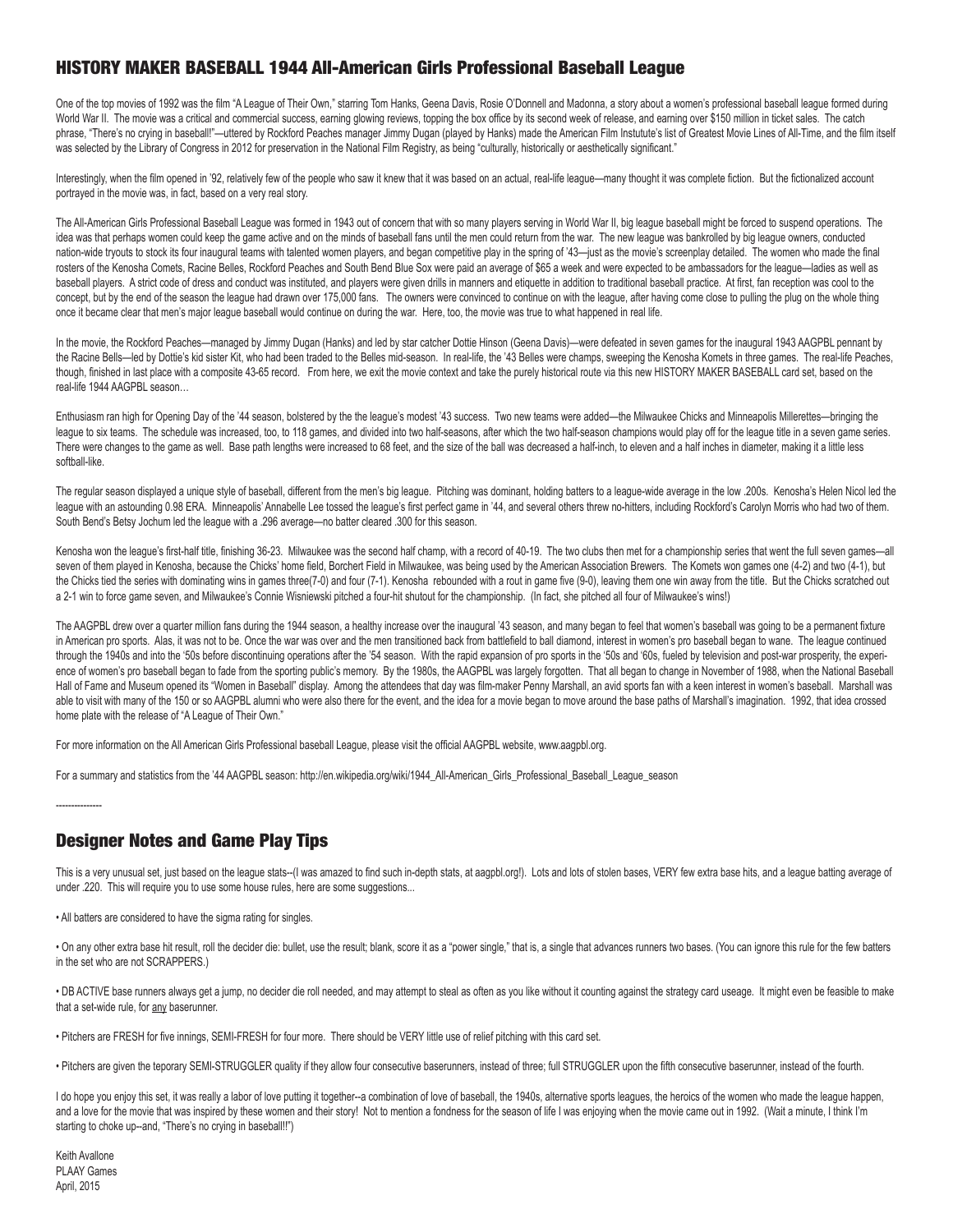| <b>KAZMIERCZAK</b><br><b>COLACITO</b><br><b>GLASER</b><br><b>HARNETT</b><br><b>JAMESON</b><br>UT · 1944W Kenosha<br>OF · 1944W Kenosha<br>C · 1944W Kenosha<br>UT · 1944W Kenosha<br>OF • 1944W Kenosha<br>$\star$<br>★<br>$\star$<br><b>Batting R</b><br><b>Batting R</b><br><b>Batting R</b><br><b>Batting R</b><br><b>Batting R</b><br>•SAD SACK<br><b>SAD SACK</b><br><b>SCRAPPER</b><br><b>SCRAPPER</b><br><b>SAD SACK</b><br><b>SCRAPPER</b><br><b>UTILITY</b><br><b>EAGER</b><br><b>PATIENT</b><br><b>UTILITY</b><br>•GOOD EYE<br><b>SCRAPPER</b><br><b>GOOD EYE</b><br><b>GOOD EYE</b><br><b>SCRAPPER</b> | <b>MAHON</b><br>2B · 1944W Kenosha<br>$\star$<br><b>Batting R</b><br><b>UTILITY</b><br><b>•SCRAPPER</b><br><b>PATIENT</b><br><b>GOOD EYE</b> |
|-------------------------------------------------------------------------------------------------------------------------------------------------------------------------------------------------------------------------------------------------------------------------------------------------------------------------------------------------------------------------------------------------------------------------------------------------------------------------------------------------------------------------------------------------------------------------------------------------------------------|----------------------------------------------------------------------------------------------------------------------------------------------|
|                                                                                                                                                                                                                                                                                                                                                                                                                                                                                                                                                                                                                   |                                                                                                                                              |
|                                                                                                                                                                                                                                                                                                                                                                                                                                                                                                                                                                                                                   |                                                                                                                                              |
| <b>EAGER</b><br><b>WHIFFER</b>                                                                                                                                                                                                                                                                                                                                                                                                                                                                                                                                                                                    |                                                                                                                                              |
| Fielding<br>Running<br>Fielding<br>Running<br>Fielding<br>Fielding<br>Fielding<br>Running<br>Running<br>Running<br><b>ACTIVE</b><br><b>STOIC</b><br>• ACTIVE<br>GOLD.<br><b>DB ACTIVE</b><br><b>•ACTIVE</b><br><b>IRON</b><br>Experience<br>Experience<br>Experience<br>Experience<br>Experience                                                                                                                                                                                                                                                                                                                  | Fielding<br>Running<br><b>ACTIVE</b><br>Experience                                                                                           |
| <b>PROSPECT</b><br><b>PROSPECT</b><br><b>PROSPECT</b><br>@2014 PLAAY Games<br>@2014 PLAAY Games<br>@2014 PLAAY Games<br>@2014 PLAAY Games<br>@2014 PLAAY Games                                                                                                                                                                                                                                                                                                                                                                                                                                                    | •ICON<br>@2014 PLAAY Games                                                                                                                   |
| <b>Vivian "Andy"</b><br>Janice "Jerry"<br><b>Anna "Pee Wee"</b><br><b>Pauline "Pinky"</b><br>Kay<br><b>PIROK</b><br><b>McDANIEL</b><br><b>O'HARA</b><br><b>PETROVIC</b><br><b>ANDERSON</b><br>IF · 1944W Kenosha<br>C · 1944W Kenosha<br>SS · 1944W Kenosha<br>3B · 1944W Kenosha<br>3B · 1944W Milwaukee                                                                                                                                                                                                                                                                                                         | <b>Kay "Swish</b><br><b>BLUMETTA</b><br>UT • 1944W Milwaukee                                                                                 |
| ☆<br>$\star$<br>☆<br>$\star$<br><b>Batting R</b><br><b>Batting R</b><br><b>Batting R</b><br><b>Batting R</b><br><b>Batting R</b>                                                                                                                                                                                                                                                                                                                                                                                                                                                                                  | ☆<br><b>Batting R</b>                                                                                                                        |
| •SAD SACK<br><b>•SCRAPPER</b><br>•SAD SACK<br>•SAD SACK<br><b>SAD SACK</b><br><b>SCRAPPER</b><br><b>UTILITY</b><br><b>•UTILITY</b><br><b>GOOD EYE</b><br><b>UTILITY</b><br><b>EAGER</b><br><b>SCRAPPER</b><br><b>SCRAPPER</b><br><b>SCRAPPER</b><br><b>GOOD EYE</b><br><b>•PATIENT</b><br><b>•PATIENT</b><br><b>WHIFFER</b><br><b>GOOD EYE</b>                                                                                                                                                                                                                                                                    | <b>SAD SACK</b><br><b>•UTILITY</b><br><b>SCRAPPER</b><br><b>PATIENT</b><br><b>WHIFFER</b>                                                    |
| Fielding<br>Fielding<br>Fielding<br>Running<br>Fielding<br>Fielding<br>Running<br>Running<br>Running<br>Running<br><b>ACTIVE</b><br><b>ACTIVE</b><br>GOLD.<br><b>IRON</b><br><b>IRON•</b><br><b>DB ACTIVE</b><br><b>DB ACTIVE</b>                                                                                                                                                                                                                                                                                                                                                                                 | Fielding<br>Running<br><b>•ACTIVE</b>                                                                                                        |
| Experience<br>Experience<br>Experience<br>Experience<br>Experience<br>•PROSPECT<br><b>ICON</b><br><b>PROSPECT</b><br><b>PROSPECT</b><br><b>PROSPECT</b><br>@2014 PLAAY Games<br>@2014 PLAAY Games<br>@2014 PLAAY Games<br>@2014 PLAAY Games<br>@2014 PLAAY Games                                                                                                                                                                                                                                                                                                                                                  | Experience<br>•PROSPECT<br>@2014 PLAAY Games                                                                                                 |
| Dorothy "Mickey"<br><b>Gladys "Terrie"</b><br><b>Thelma "Tiby"</b><br><b>Josephine "Figlo"</b><br>Olga<br><b>MAGUIRE</b><br><b>GILL</b><br><b>GRANT</b><br><b>DAVIS</b><br><b>EISEN</b>                                                                                                                                                                                                                                                                                                                                                                                                                           | <b>Merle "Pat"</b><br><b>KEAGLE</b>                                                                                                          |
| OF • 1944W Milwaukee<br>C/OF • 1944W Milwaukee<br>UT • 1944W Milwaukee<br>OF • 1944W Milwaukee<br>OF • 1944W Milwaukee<br>$\star$<br>$\star$<br>☆<br>$\star$                                                                                                                                                                                                                                                                                                                                                                                                                                                      | 3B · 1944W Milwaukee<br>$\star$                                                                                                              |
| <b>Batting R</b><br><b>Batting R</b><br><b>Batting R</b><br>Batting L<br><b>Batting R</b><br><b>SCRAPPER</b><br><b>UTILITY</b><br>•SAD SACK<br><b>SAD SACK</b><br><b>SCRAPPER</b><br><b>•UTILITY</b><br><b>• PATIENT</b><br><b>SCRAPPER</b><br><b>UTILITY</b><br><b>SCRAPPER</b><br><b>•EAGER</b><br><b>SCRAPPER</b><br><b>•EAGER</b><br><b>GOOD EYE</b><br><b>WHIFFER</b><br><b>GOOD EYE</b>                                                                                                                                                                                                                     | <b>Batting R</b><br><b>•HERO</b><br><b>GOOD EYE</b>                                                                                          |
| Fielding<br>Fielding<br>Fielding<br>Running<br>Fielding<br>Running<br>Running<br>Running<br>Fielding<br>Running<br><b>GOLD</b><br><b>DB ACTIVE</b><br><b>GOLD</b><br><b>DB ACTIVE</b><br><b>IRON</b><br><b>ACTIVE</b><br><b>ACTIVE</b><br><b>DB ACTIVE</b><br>Experience<br>Experience<br>Experience<br>Experience<br>Experience<br><b>ICON</b><br><b>•PROSPECT</b><br><b>PROSPECT</b><br><b>PROSPECT</b><br>@2014 PLAAY Games<br>@2014 PLAAY Games<br>@2014 PLAAY Games<br>@2014 PLAAY Games<br>@2014 PLAAY Games                                                                                                | Fielding<br>Running<br>GOLD.<br><b>DB ACTIVE</b><br>Experience<br><b>PROSPECT</b><br>@2014 PLAAY Games                                       |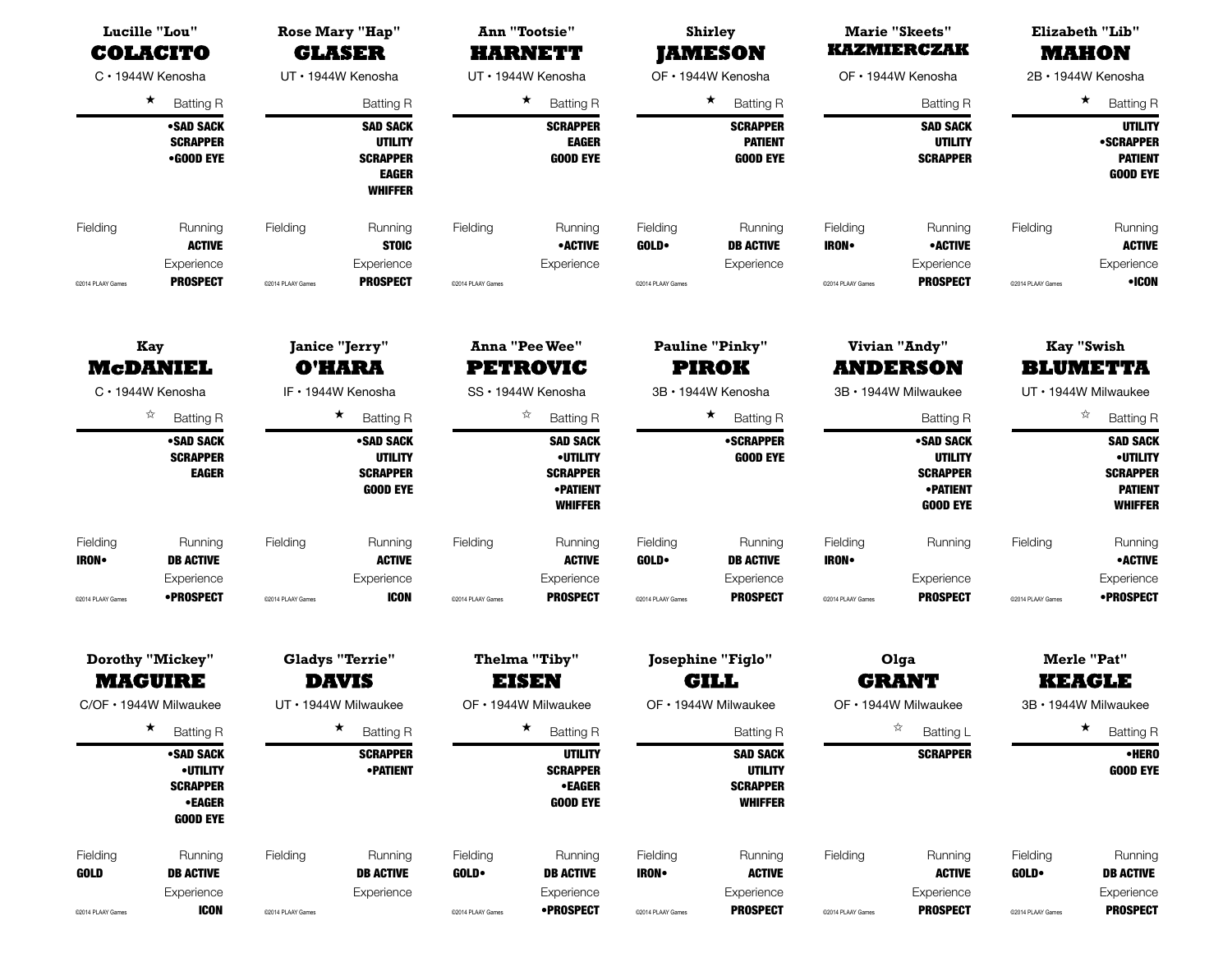|                                              | <b>Dolores "Lefty"</b><br><b>KLOSOWSKI</b>                                                                                                                                                         |                                                                       | <b>Vickie</b><br><b>PANOS</b>                                       |                                                                                                                 | <b>Ernestine "Teeny"</b><br><b>PETRAS</b>                              |                                                                                                                            | <b>Shirley</b><br><b>SCHULZE</b>                                  |                                                                                                                                  | Emily<br><b>STEVENSON</b>                                  |                                                             | Doris "Tetz"<br>TETZLAFI                                                                                                                          |
|----------------------------------------------|----------------------------------------------------------------------------------------------------------------------------------------------------------------------------------------------------|-----------------------------------------------------------------------|---------------------------------------------------------------------|-----------------------------------------------------------------------------------------------------------------|------------------------------------------------------------------------|----------------------------------------------------------------------------------------------------------------------------|-------------------------------------------------------------------|----------------------------------------------------------------------------------------------------------------------------------|------------------------------------------------------------|-------------------------------------------------------------|---------------------------------------------------------------------------------------------------------------------------------------------------|
|                                              | 1B/2B · 1944W Milwaukee                                                                                                                                                                            |                                                                       | OF · 1944W Milwaukee                                                |                                                                                                                 | SS · 1944W Milwaukee                                                   |                                                                                                                            | OF · 1944W Milwaukee                                              |                                                                                                                                  | C/OF · 1944W Milwaukee                                     |                                                             | 3B/2B · 1944W Milwaukee                                                                                                                           |
|                                              | Batting L                                                                                                                                                                                          |                                                                       | $\star$<br>Batting L                                                |                                                                                                                 | ☆<br><b>Batting R</b>                                                  |                                                                                                                            | <b>Batting R</b>                                                  |                                                                                                                                  | ☆<br><b>Batting R</b>                                      |                                                             | $\star$<br><b>Batting R</b>                                                                                                                       |
|                                              | <b>•UTILITY</b><br><b>SCRAPPER</b>                                                                                                                                                                 |                                                                       | •HERO<br><b>SCRAPPER</b><br><b>• PATIENT</b><br><b>GOOD EYE</b>     |                                                                                                                 | <b>UTILITY</b><br><b>SAD SACK</b><br><b>SCRAPPER</b><br>•GOOD EYE      |                                                                                                                            | <b>•SAD SACK</b><br><b>SCRAPPER</b>                               |                                                                                                                                  | •SAD SACK<br><b>SCRAPPER</b><br><b>• PATIENT</b>           |                                                             | <b>UTILITY</b><br><b>SCRAPPER</b>                                                                                                                 |
| Fielding<br><b>IRON</b><br>@2014 PLAAY Games | Running<br><b>DB ACTIVE</b><br>Experience<br><b>PROSPECT</b>                                                                                                                                       | Fielding<br><b>GOLD</b><br>@2014 PLAAY Games                          | Running<br><b>DB ACTIVE</b><br>Experience<br><b>•PROSPECT</b>       | Fielding<br>@2014 PLAAY Games                                                                                   | Running<br><b>ACTIVE</b><br>Experience<br><b>PROSPECT</b>              | Fielding<br><b>IRON</b> •<br>@2014 PLAAY Games                                                                             | Running<br><b>DB ACTIVE</b><br>Experience<br><b>PROSPECT</b>      | Fielding<br>@2014 PLAAY Games                                                                                                    | Running<br>Experience<br><b>PROSPECT</b>                   | Fielding<br>@2014 PLAAY Games                               | Running<br><b>DB ACTIVE</b><br>Experience                                                                                                         |
|                                              | Alma "Ziggy"<br><b>Betty</b><br><b>WHITING</b><br><b>ZIEGLER</b><br>UT · 1944W Milwaukee<br>2B/SS · 1944W Milwaukee<br>$\star$<br>$\star$<br><b>Batting R</b><br><b>UTILITY</b><br><b>SCRAPPER</b> |                                                                       | <b>Batting R</b><br>•SAD SACK<br><b>•UTILITY</b><br><b>SCRAPPER</b> | Lorraine<br><b>BORG</b><br>C · 1944W Minneapolis<br>☆<br><b>Batting R</b><br><b>SAD SACK</b><br><b>SCRAPPER</b> |                                                                        | <b>Faye "Tiger"</b><br><b>DANCER</b><br>OF · 1944W Minneapolis<br>★<br><b>Batting R</b><br><b>HERO</b><br><b>•SCRAPPER</b> |                                                                   | <b>Lavonne "Pepper"</b><br><b>PAIRE</b><br>UT · 1944W Minneapolis<br>☆<br><b>Batting R</b><br><b>SCRAPPER</b><br><b>GOOD EYE</b> |                                                            |                                                             | <b>Edna "Frankie"</b><br><b>FRANK</b><br>$C \cdot 1944W$ Minneapolis<br><b>Batting R</b><br><b>SAD SACK</b><br><b>•UTILITY</b><br><b>SCRAPPER</b> |
| Fielding                                     | <b>• PATIENT</b><br>Running<br><b>DB ACTIVE</b>                                                                                                                                                    | Fielding                                                              | <b>PATIENT</b><br>Running<br><b>DB ACTIVE</b>                       | Fielding<br><b>IRON</b> •                                                                                       | Running                                                                | Fielding<br>GOLD.                                                                                                          | <b>•PATIENT</b><br><b>GOOD EYE</b><br>Running<br><b>DB ACTIVE</b> | Fielding<br><b>IRON</b>                                                                                                          | Running                                                    | Fielding<br><b>IRON</b>                                     | <b>EAGER</b><br>Running                                                                                                                           |
| @2014 PLAAY Games                            | Experience<br>•PROSPECT                                                                                                                                                                            | @2014 PLAAY Games                                                     | Experience<br>•ICON                                                 | @2014 PLAAY Games                                                                                               | Experience<br><b>PROSPECT</b>                                          | @2014 PLAAY Games                                                                                                          | Experience<br><b>PROSPECT</b>                                     | @2014 PLAAY Games                                                                                                                | Experience<br>•PROSPECT                                    | @2014 PLAAY Games                                           | Experience<br><b>PROSPECT</b>                                                                                                                     |
|                                              | Loretta<br><b>DWOJAK</b><br>3B · 1944W Minneapolis                                                                                                                                                 | <b>Lillian "Bird Dog"</b><br><b>JACKSON</b><br>OF • 1944W Minneapolis |                                                                     | Vivian "Kelly"<br><b>KELLOGG</b><br>1B · 1944W Minneapolis                                                      |                                                                        | <b>Audrey</b><br><b>KISSEL</b><br>2B · 1944W Minneapolis                                                                   |                                                                   | Ruth "Tex"<br><b>LESSING</b><br>C · 1944W Minneapolis                                                                            |                                                            | <b>Margaret</b><br><b>MAXWELL</b><br>2B · 1944W Minneapolis |                                                                                                                                                   |
|                                              | $\star$<br><b>Batting R</b>                                                                                                                                                                        |                                                                       | ★<br><b>Batting R</b>                                               |                                                                                                                 | $\star$<br><b>Batting R</b>                                            |                                                                                                                            | ★<br><b>Batting R</b>                                             |                                                                                                                                  | ☆<br><b>Batting R</b>                                      |                                                             | ☆<br><b>Batting R</b>                                                                                                                             |
|                                              | <b>•UTILITY</b><br><b>SCRAPPER</b>                                                                                                                                                                 |                                                                       | <b>•UTILITY</b><br><b>SCRAPPER</b><br><b>•EAGER</b><br>•GOOD EYE    |                                                                                                                 | <b>•UTILITY</b><br><b>•SCRAPPER</b><br><b>EAGER</b><br><b>GOOD EYE</b> |                                                                                                                            | <b>•SAD SACK</b><br><b>SCRAPPER</b><br><b>GOOD EYE</b>            |                                                                                                                                  | •SAD SACK<br><b>SCRAPPER</b><br>•GOOD EYE                  |                                                             | <b>•SAD SACK</b><br><b>SCRAPPER</b>                                                                                                               |
| Fielding<br>@2014 PLAAY Games                | Running<br><b>ACTIVE</b><br>Experience<br><b>PROSPECT</b>                                                                                                                                          | Fielding<br><b>GOLD</b><br>@2014 PLAAY Games                          | Running<br><b>DB ACTIVE</b><br>Experience                           | Fielding<br><b>GOLD</b><br>@2014 PLAAY Games                                                                    | Running<br><b>•ACTIVE</b><br>Experience                                | Fielding<br><b>IRON</b> •<br>@2014 PLAAY Games                                                                             | Running<br><b>ACTIVE</b><br>Experience<br><b>PROSPECT</b>         | Fielding<br><b>IRON</b><br>@2014 PLAAY Games                                                                                     | Running<br><b>ACTIVE</b><br>Experience<br><b>•PROSPECT</b> | Fielding<br>@2014 PLAAY Games                               | Running<br><b>ACTIVE</b><br>Experience                                                                                                            |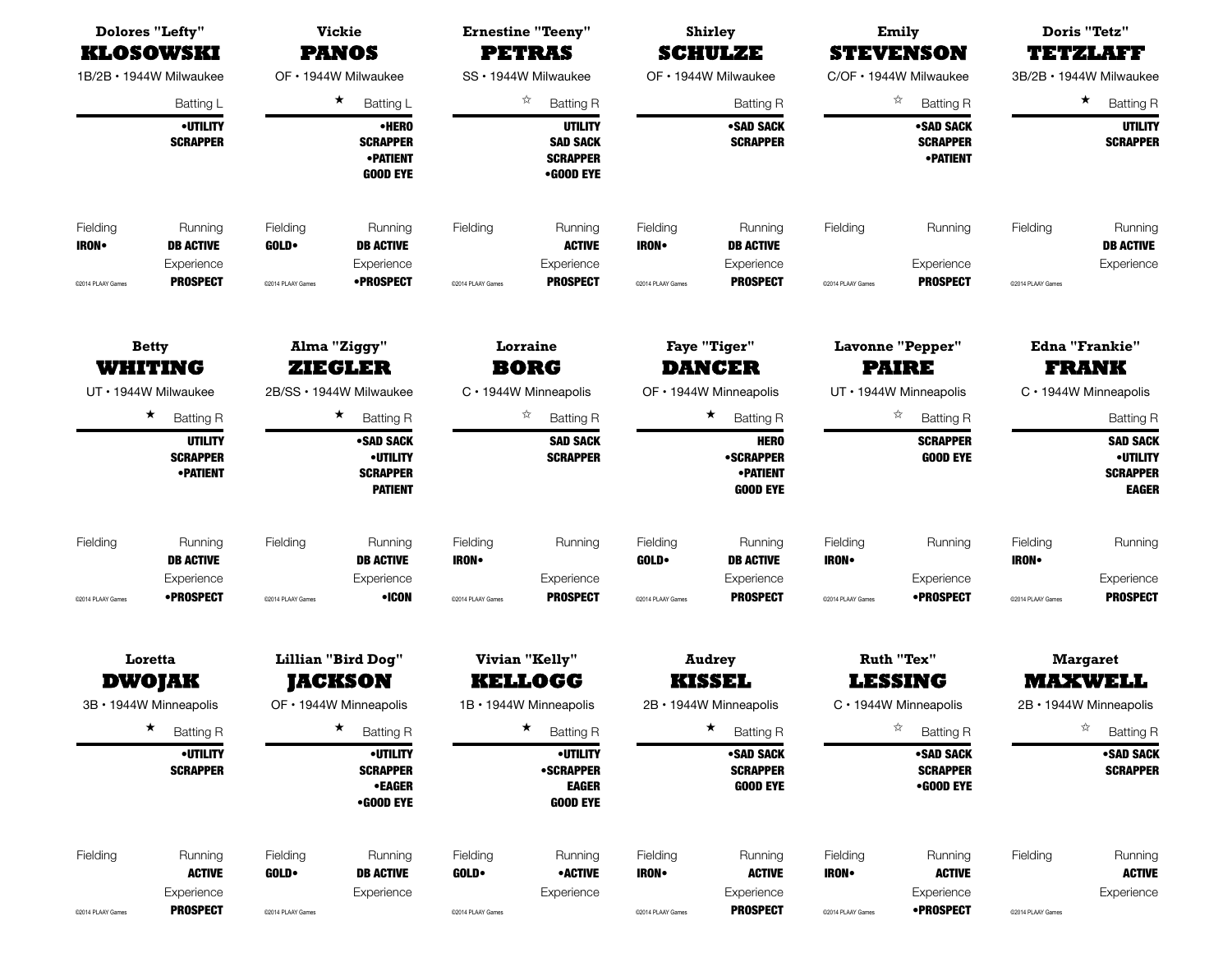| <b>Helen "Cally"</b><br><b>CALLAHAN</b><br>OF • 1944W Minneapolis |                                                                |                         | <b>Lorraine "Peggy"</b><br><b>TORRISON</b>                                          |                   | <b>Betty "Moe"</b><br><b>TREZZA</b>                                     |                                | <b>Margaret "Wiggie"</b><br><b>WIGISER</b>                      |                                                             | <b>Margaret "Marnie"</b><br><b>DANHAUSER</b>                        |                              | Claire "Clara"<br><b>SCHILLACE</b>                                      |                                                    |  |
|-------------------------------------------------------------------|----------------------------------------------------------------|-------------------------|-------------------------------------------------------------------------------------|-------------------|-------------------------------------------------------------------------|--------------------------------|-----------------------------------------------------------------|-------------------------------------------------------------|---------------------------------------------------------------------|------------------------------|-------------------------------------------------------------------------|----------------------------------------------------|--|
|                                                                   |                                                                |                         | 3B · 1944W Minneapolis                                                              |                   | SS/OF · 1944W Minneapolis                                               |                                | OF • 1944W Minneapolis                                          |                                                             | 1B · 1944W Racine                                                   | CF · 1944W Racine            |                                                                         |                                                    |  |
|                                                                   | $\star$<br>Batting L                                           |                         | <b>Batting R</b>                                                                    |                   | ☆<br><b>Batting R</b>                                                   |                                | $\star$<br><b>Batting R</b>                                     |                                                             | $\star$<br><b>Batting R</b>                                         |                              | ★.<br><b>Batting R</b>                                                  |                                                    |  |
|                                                                   | <b>HERO</b><br><b>•SCRAPPER</b><br><b>PATIENT</b>              |                         | •SAD SACK<br><b>•UTILITY</b><br><b>SCRAPPER</b><br><b>PATIENT</b><br><b>WHIFFER</b> |                   | <b>SAD SACK</b><br><b>•UTILITY</b><br><b>SCRAPPER</b><br><b>PATIENT</b> |                                | <b>UTILITY</b><br><b>SCRAPPER</b>                               |                                                             | •SAD SACK<br><b>SCRAPPER</b><br><b>GOOD EYE</b>                     |                              | <b>UTILITY</b><br><b>SCRAPPER</b><br><b>PATIENT</b><br><b>GOOD EYE</b>  |                                                    |  |
| Fielding                                                          | Running<br><b>DB ACTIVE</b><br>Experience                      | Fielding<br><b>IRON</b> | Running<br>Experience                                                               | Fielding          | Running<br><b>DB ACTIVE</b><br>Experience                               | Fielding                       | Running<br><b>ACTIVE</b><br>Experience                          | Fielding<br><b>IRON</b>                                     | Running<br><b>ACTIVE</b><br>Experience                              | Fielding<br>GOLD             | Running<br><b>DB ACTIVE</b><br>Experience                               |                                                    |  |
| @2014 PLAAY Games                                                 | •PROSPECT                                                      | @2014 PLAAY Games       | <b>PROSPECT</b>                                                                     | @2014 PLAAY Games | •PROSPECT                                                               | @2014 PLAAY Games              | <b>PROSPECT</b>                                                 | @2014 PLAAY Games                                           | •PROSPECT                                                           | @2014 PLAAY Games            |                                                                         |                                                    |  |
|                                                                   | <b>Madeline "Maddy"</b><br><b>ENGLISH</b><br>IF · 1944W Racine |                         | <b>Irene "Choo Choo"</b><br><b>HICKSON</b><br>$C \cdot 1944W$ Racine                |                   |                                                                         |                                | <b>Anna Mae "Hutch"</b><br><b>HUTCHISON</b><br>C · 1944W Racine | <b>Edythe "Edie"</b><br><b>PERLICK</b><br>OF · 1944W Racine |                                                                     |                              | <b>Sophie "Flint Flash"</b><br><b>KURYS</b><br>2B · 1944W Racine        | Ruby<br><b>KNEZOVICH</b><br>$C \cdot 1944W$ Racine |  |
|                                                                   | $\star$<br><b>Batting R</b>                                    |                         | $\star$<br><b>Batting R</b>                                                         |                   | ☆<br><b>Batting R</b>                                                   |                                | $\star$<br><b>Batting R</b>                                     |                                                             | $\star$<br><b>Batting R</b>                                         |                              | <b>Batting R</b>                                                        |                                                    |  |
|                                                                   | <b>SAD SACK</b><br><b>SCRAPPER</b><br><b>PATIENT</b>           |                         | •SAD SACK<br><b>UTILITY</b><br><b>SCRAPPER</b><br><b>GOOD EYE</b>                   |                   | <b>UTILITY</b><br><b>SCRAPPER</b><br><b>EAGER</b>                       |                                | <b>•SCRAPPER</b><br><b>•EAGER</b><br><b>GOOD EYE</b>            |                                                             | •SCRAPPER<br><b>PATIENT</b><br>•GOOD EYE                            |                              | •SAD SACK<br><b>UTILITY</b><br><b>SCRAPPER</b><br><b>EAGER</b>          |                                                    |  |
| Fielding<br><b>GOLD</b>                                           | Running<br><b>DB ACTIVE</b><br>Experience                      | Fielding<br><b>GOLD</b> | Running<br><b>DB ACTIVE</b><br>Experience                                           | Fielding          | Running<br>•STOIC<br>Experience                                         | Fielding<br><b>GOLD</b>        | Running<br><b>ACTIVE</b><br>Experience                          | Fielding<br><b>GOLD</b>                                     | Running<br><b>DB ACTIVE</b><br>Experience                           | Fielding<br><b>IRON•</b>     | Running<br>Experience                                                   |                                                    |  |
| @2014 PLAAY Games                                                 | •PROSPECT                                                      | @2014 PLAAY Games       | <b>ICON</b>                                                                         | @2014 PLAAY Games | •PROSPECT                                                               | @2014 PLAAY Games              | •PROSPECT                                                       | @2014 PLAAY Games                                           | •PROSPECT                                                           | @2014 PLAAY Games            | <b>ICON</b>                                                             |                                                    |  |
|                                                                   | <b>Charlotte</b><br><b>SMITH</b>                               | Dorothy<br>WIND         |                                                                                     |                   |                                                                         | <b>Elanor</b><br><b>DAPKUS</b> |                                                                 | Julie<br><b>SABO</b>                                        |                                                                     | <b>Bea</b><br><b>CHESTER</b> |                                                                         | <b>Louella "Daets"</b><br><b>DAETWEILER</b>        |  |
|                                                                   | 3B · 1944W Racine                                              |                         | SS · 1944W Racine                                                                   |                   | OF • 1944W Racine                                                       |                                | 3B/OF • 1944W Racine                                            |                                                             | 3B · 1944W Rockford                                                 |                              | C · 1944W Rockford                                                      |                                                    |  |
|                                                                   | $\star$<br><b>Batting R</b>                                    |                         | ☆<br><b>Batting R</b>                                                               |                   | $\star$<br><b>Batting R</b>                                             |                                | $\star$<br><b>Batting R</b>                                     |                                                             | <b>Batting R</b>                                                    |                              | ☆<br><b>Batting R</b>                                                   |                                                    |  |
|                                                                   | •SAD SACK<br><b>SCRAPPER</b><br>•GOOD EYE                      |                         | <b>SCRAPPER</b><br>•EAGER<br><b>GOOD EYE</b>                                        |                   | <b>HERO</b><br><b>GOOD EYE</b>                                          |                                | •SAD SACK<br><b>•UTILITY</b><br><b>SCRAPPER</b>                 |                                                             | •SAD SACK<br><b>SCRAPPER</b><br><b>• PATIENT</b><br><b>•WHIFFER</b> |                              | <b>SAD SACK</b><br><b>UTILITY</b><br><b>SCRAPPER</b><br><b>GOOD EYE</b> |                                                    |  |
| Fielding<br><b>IRON</b>                                           | Running<br><b>DB ACTIVE</b><br>Experience                      | Fielding<br><b>IRON</b> | Running<br><b>ACTIVE</b><br>Experience                                              | Fielding          | Running<br><b>DB ACTIVE</b><br>Experience                               | Fielding<br><b>IRON</b>        | Running<br><b>ACTIVE</b><br>Experience                          | Fielding                                                    | Running<br><b>ACTIVE</b><br>Experience                              | Fielding                     | Running<br>• ACTIVE<br>Experience                                       |                                                    |  |
| @2014 PLAAY Games                                                 | <b>PROSPECT</b>                                                | @2014 PLAAY Games       | <b>•PROSPECT</b>                                                                    | @2014 PLAAY Games | <b>•PROSPECT</b>                                                        | @2014 PLAAY Games              | <b>PROSPECT</b>                                                 | @2014 PLAAY Games                                           | <b>PROSPECT</b>                                                     | @2014 PLAAY Games            | <b>PROSPECT</b>                                                         |                                                    |  |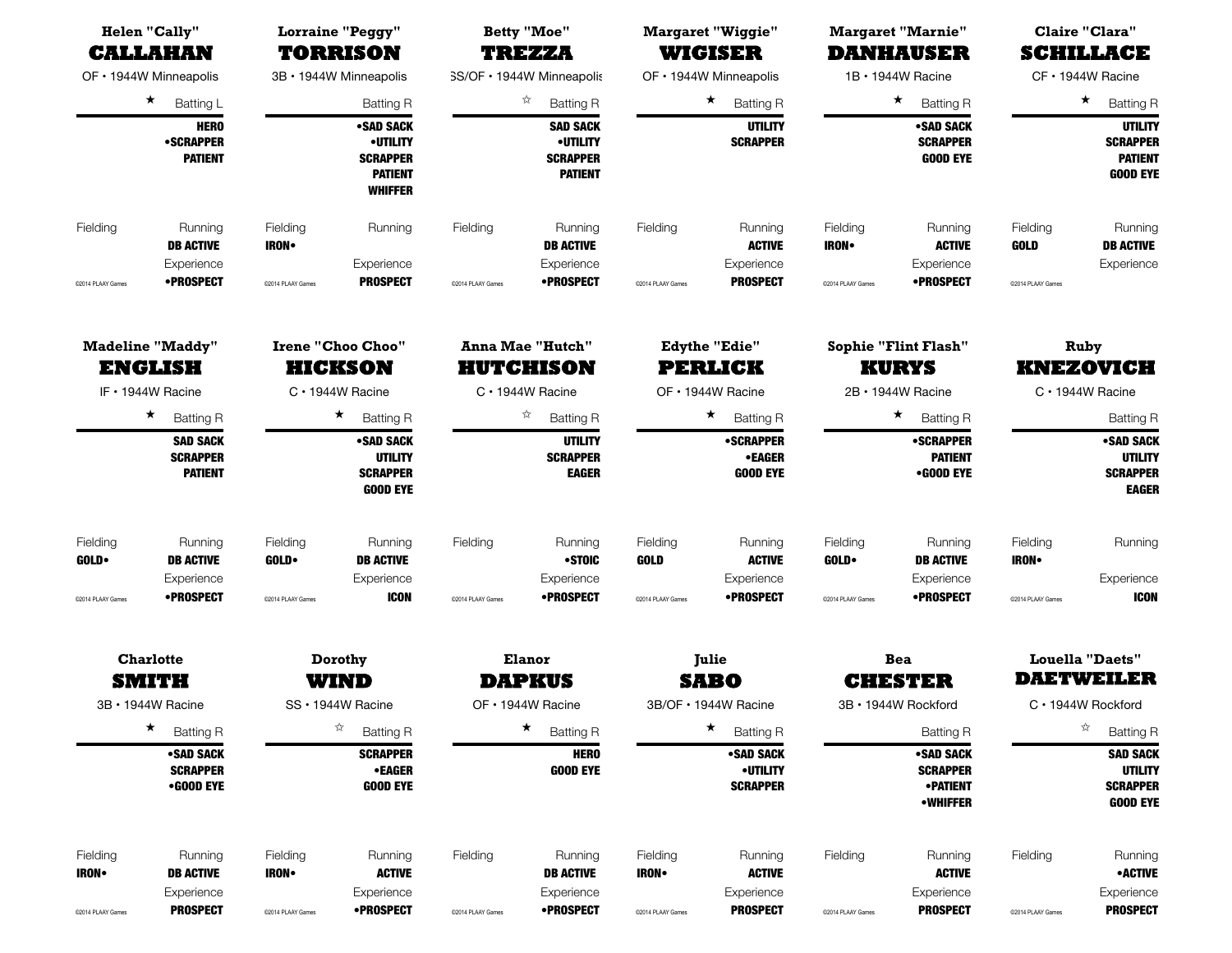| Eileen "Burmy"<br><b>BURMEISTER</b>                   |                                                                          |                                                                  | <b>Mildred "Millie"</b><br><b>DEEGAN</b>                                  |                                                              | <b>Dorothy "Snookie"</b><br><b>HARRELL</b>                                    |                                                                    | <b>Dorothy "Dottie"</b><br><b>GREEN</b>                                                                |                                                           | <b>Dorothy "Kammie"</b><br><b>KAMENSHEK</b>                                      | <b>Adeline "Addie"</b><br><b>KERRAR</b>                      |                                                                     |  |
|-------------------------------------------------------|--------------------------------------------------------------------------|------------------------------------------------------------------|---------------------------------------------------------------------------|--------------------------------------------------------------|-------------------------------------------------------------------------------|--------------------------------------------------------------------|--------------------------------------------------------------------------------------------------------|-----------------------------------------------------------|----------------------------------------------------------------------------------|--------------------------------------------------------------|---------------------------------------------------------------------|--|
|                                                       | UT · 1944W Rockford                                                      |                                                                  | 2B · 1944W Rockford                                                       |                                                              | SS · 1944W Rockford                                                           |                                                                    | C · 1944W Rockford                                                                                     |                                                           | 1B · 1944W Rockford                                                              | SS/3B · 1944W Rockford                                       |                                                                     |  |
|                                                       | ☆                                                                        |                                                                  | $\star$                                                                   |                                                              | $\star$                                                                       |                                                                    | $\star$                                                                                                |                                                           | $\star$                                                                          |                                                              |                                                                     |  |
|                                                       | Batting L<br>•SAD SACK<br><b>SCRAPPER</b><br><b>PATIENT</b><br>•GOOD EYE |                                                                  | <b>Batting R</b><br><b>•UTILITY</b><br><b>SCRAPPER</b><br><b>GOOD EYE</b> |                                                              | <b>Batting R</b><br>•SAD SACK<br><b>SCRAPPER</b><br>•EAGER<br><b>GOOD EYE</b> |                                                                    | <b>Batting R</b><br>•SAD SACK<br><b>UTILITY</b><br><b>SCRAPPER</b><br><b>PATIENT</b><br><b>WHIFFER</b> |                                                           | <b>Batting L</b><br>•HERO<br><b>•SCRAPPER</b><br><b>EAGER</b><br><b>GOOD EYE</b> |                                                              | <b>Batting B</b><br>•SAD SACK<br><b>•UTILITY</b><br><b>SCRAPPER</b> |  |
| Fielding                                              | Running<br><b>ACTIVE</b><br>Experience                                   | Fielding<br><b>IRON</b>                                          | Running<br><b>DB ACTIVE</b><br>Experience                                 | Fielding<br><b>GOLD</b>                                      | Running<br><b>•ACTIVE</b><br>Experience                                       | Fielding<br><b>GOLD</b>                                            | Running<br><b>ACTIVE</b><br>Experience                                                                 | Fielding<br><b>GOLD</b>                                   | Running<br><b>DB ACTIVE</b><br>Experience                                        | Fielding<br><b>IRON</b>                                      | Running<br>•STOIC<br>Experience                                     |  |
| @2014 PLAAY Games                                     | <b>PROSPECT</b>                                                          | @2014 PLAAY Games                                                | •ICON                                                                     | @2014 PLAAY Games                                            | <b>PROSPECT</b>                                                               | @2014 PLAAY Games                                                  |                                                                                                        | @2014 PLAAY Games                                         | •ICON                                                                            | @2014 PLAAY Games                                            | <b>PROSPECT</b>                                                     |  |
| Veronica "Jo"<br><b>LENARD</b><br>OF • 1944W Rockford |                                                                          | <b>Mildred "Millie"</b><br><b>WARWICK</b><br>3B · 1944W Rockford |                                                                           | <b>Doris "Dodie"</b><br><b>NELSON</b><br>OF · 1944W Rockford |                                                                               | <b>Irene "Ruhnke Dunk"</b><br><b>RUHNKE</b><br>UT · 1944W Rockford |                                                                                                        |                                                           | Mary<br><b>BAKER</b><br>C · 1944W South Bend                                     | Josephine "JoJo"<br><b>D'ANGELO</b><br>OF • 1944W South Bend |                                                                     |  |
|                                                       | $\star$<br><b>Batting R</b>                                              |                                                                  | $\star$<br><b>Batting R</b>                                               |                                                              | $\star$<br><b>Batting R</b>                                                   |                                                                    | $\star$<br><b>Batting R</b>                                                                            |                                                           | $\star$<br><b>Batting R</b>                                                      |                                                              | ☆<br><b>Batting R</b>                                               |  |
|                                                       | <b>UTILITY</b><br><b>•SCRAPPER</b><br><b>GOOD EYE</b>                    |                                                                  | <b>UTILITY</b><br><b>SCRAPPER</b><br><b>EAGER</b><br><b>GOOD EYE</b>      |                                                              | <b>SCRAPPER</b><br>•GOOD EYE                                                  |                                                                    | •SAD SACK<br><b>SCRAPPER</b><br>•GOOD EYE                                                              |                                                           | <b>SCRAPPER</b><br><b>•PATIENT</b><br><b>GOOD EYE</b>                            |                                                              | •SAD SACK<br><b>UTILITY</b><br><b>SCRAPPER</b>                      |  |
| Fielding<br><b>GOLD</b>                               | Running<br><b>DB ACTIVE</b><br>Experience                                | Fielding<br><b>IRON</b>                                          | Running<br><b>DB ACTIVE</b><br>Experience                                 | Fielding<br><b>IRON</b> •                                    | Running<br><b>DB ACTIVE</b><br>Experience                                     | Fielding                                                           | Running<br><b>ACTIVE</b><br>Experience                                                                 | Fielding<br><b>GOLD</b>                                   | Running<br><b>DB ACTIVE</b><br>Experience                                        | Fielding                                                     | Running<br><b>ACTIVE</b><br>Experience                              |  |
| @2014 PLAAY Games                                     | •ICON                                                                    | @2014 PLAAY Games                                                | <b>PROSPECT</b>                                                           | @2014 PLAAY Games                                            | <b>PROSPECT</b>                                                               | @2014 PLAAY Games                                                  |                                                                                                        | @2014 PLAAY Games                                         | <b>ICON</b>                                                                      | @2014 PLAAY Games                                            | •PROSPECT                                                           |  |
|                                                       | Lee<br><b>SURKOWSKI</b><br>OF • 1944W South Bend                         | Loretta<br>DWOJAK<br>3B • 1944W South Bend                       |                                                                           | Lois "Flash"<br><b>FLORREICH</b><br>OF/3B • 1944W South Benc |                                                                               | <b>Rose "Rosie"</b><br><b>GACIOCH</b><br>UT • 1944W South Bend     |                                                                                                        | Johanna "Jo"<br><b>HARGRAVES</b><br>1B · 1944W South Bend |                                                                                  | <b>Betsy</b><br><b>JOCHUM</b><br>OF • 1944W South Bend       |                                                                     |  |
|                                                       | $\star$<br><b>Batting R</b>                                              |                                                                  | ☆<br><b>Batting R</b>                                                     |                                                              | $\star$<br><b>Batting R</b>                                                   |                                                                    | $\star$<br><b>Batting R</b>                                                                            |                                                           | $\star$<br><b>Batting R</b>                                                      |                                                              | $\star$<br><b>Batting R</b>                                         |  |
|                                                       | <b>•UTILITY</b><br><b>SCRAPPER</b><br>•GOOD EYE                          |                                                                  | <b>•UTILITY</b><br><b>SCRAPPER</b>                                        |                                                              | •SAD SACK<br><b>SCRAPPER</b><br>•EAGER<br><b>•WHIFFER</b>                     |                                                                    | •SAD SACK<br><b>UTILITY</b><br><b>SCRAPPER</b><br><b>•EAGER</b><br><b>GOOD EYE</b>                     |                                                           | <b>SAD SACK</b><br><b>SCRAPPER</b><br><b>EAGER</b>                               |                                                              | •CHAMPION<br><b>SCRAPPER</b><br><b>GOOD EYE</b>                     |  |
| Fielding                                              | Running<br><b>ACTIVE</b><br>Experience                                   | Fielding                                                         | Running<br><b>ACTIVE</b><br>Experience                                    | Fielding<br>GOLD•                                            | Running<br><b>DB ACTIVE</b><br>Experience                                     | Fielding<br><b>GOLD</b>                                            | Running<br>• ACTIVE<br>Experience                                                                      | Fielding<br><b>GOLD</b>                                   | Running<br><b>ACTIVE</b><br>Experience                                           | Fielding                                                     | Running<br><b>DB ACTIVE</b><br>Experience                           |  |
| @2014 PLAAY Games                                     | <b>PROSPECT</b>                                                          | @2014 PLAAY Games                                                | <b>PROSPECT</b>                                                           | @2014 PLAAY Games                                            | <b>PROSPECT</b>                                                               | @2014 PLAAY Games                                                  | <b>ICON</b>                                                                                            | @2014 PLAAY Games                                         | <b>ICON</b>                                                                      | @2014 PLAAY Games                                            | <b>•PROSPECT</b>                                                    |  |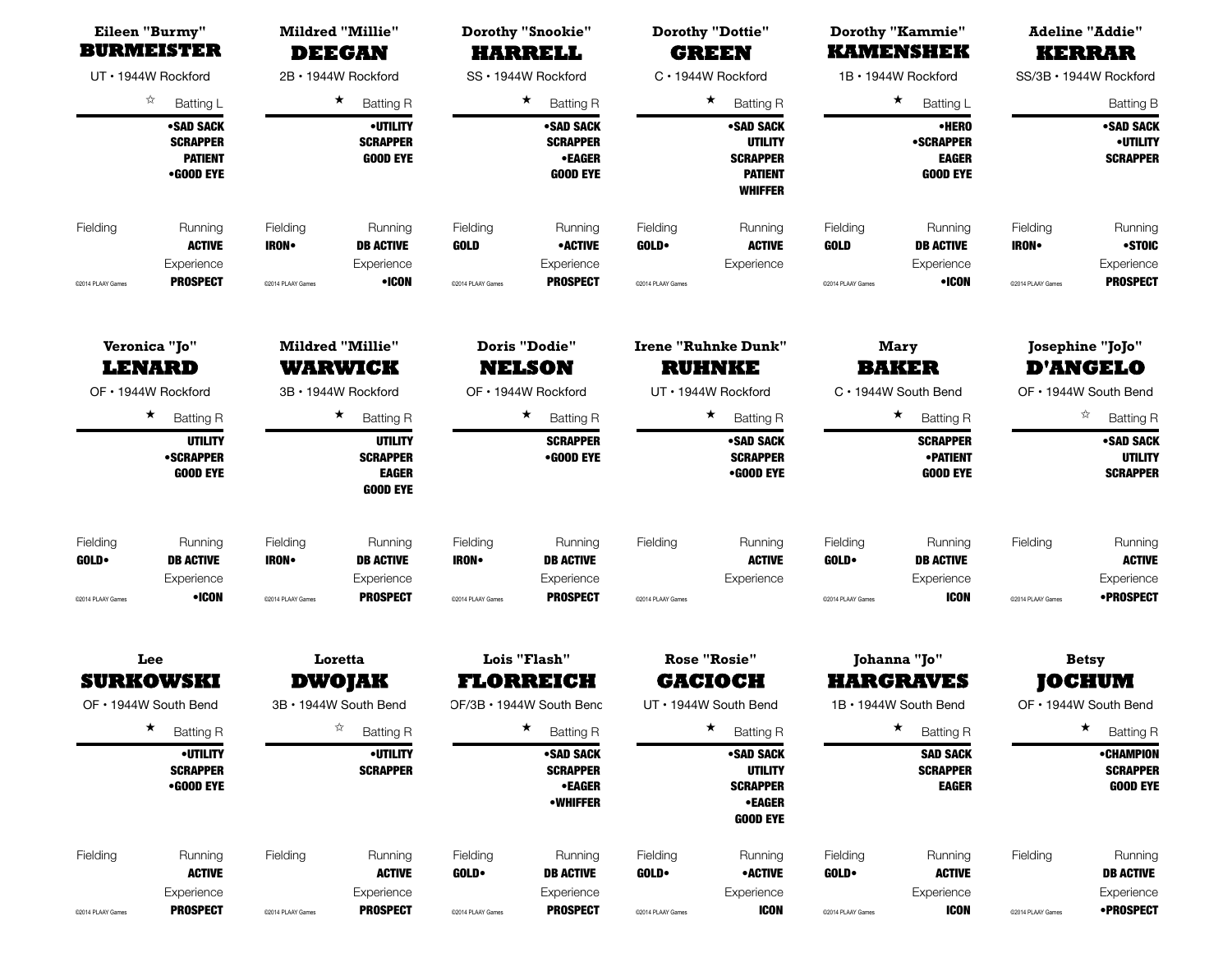| <b>Mary Louise</b><br><b>LESTER</b> |                                                                        | Lucella "Lu"<br><b>MacLEAN</b> |                                    | <b>Dorothy "Dottie"</b><br><b>SCHROEDER</b> |                                                                   |                           | <b>Margaret "Marge"</b><br><b>STEFANI</b>                               |                   |                |                   |            |
|-------------------------------------|------------------------------------------------------------------------|--------------------------------|------------------------------------|---------------------------------------------|-------------------------------------------------------------------|---------------------------|-------------------------------------------------------------------------|-------------------|----------------|-------------------|------------|
| 2B • 1944W South Bend               |                                                                        | UT • 1944W South Bend          |                                    | SS • 1944W South Bend                       |                                                                   | IF • 1944W South Bend     |                                                                         |                   | $\bullet$      |                   | $\bullet$  |
|                                     | <b>Batting R</b>                                                       |                                | ☆<br><b>Batting R</b>              |                                             | $\star$<br><b>Batting R</b>                                       |                           | $\star$<br><b>Batting R</b>                                             |                   | <b>Batting</b> |                   | Batting    |
|                                     | <b>SAD SACK</b><br><b>UTILITY</b><br><b>SCRAPPER</b><br><b>PATIENT</b> |                                | <b>•UTILITY</b><br><b>SCRAPPER</b> |                                             | •SAD SACK<br><b>SCRAPPER</b><br><b>PATIENT</b><br><b>•WHIFFER</b> |                           | <b>UTILITY</b><br><b>SCRAPPER</b><br><b>•PATIENT</b><br><b>GOOD EYE</b> |                   |                |                   |            |
| Fielding                            | Running<br>ACTIVE                                                      | Fielding                       | Running<br><b>DB ACTIVE</b>        | Fielding<br><b>GOLD</b>                     | Running<br><b>DB ACTIVE</b>                                       | Fielding<br><b>GOLD</b> • | Running<br><b>DB ACTIVE</b>                                             | Fielding          | Running        | Fielding          | Running    |
| @2014 PLAAY Games                   | Experience<br><b>•PROSPECT</b>                                         | C2014 PLAAY Games              | Experience<br>•PROSPECT            | @2014 PLAAY Games                           | Experience<br>•PROSPECT                                           | C2014 PLAAY Games         | Experience<br><b>ICON</b>                                               | @2014 PLAAY Games | Experience     | @2014 PLAAY Games | Experience |

| Batting | Batting | Batting | Batting | Batting | <b>Batting</b> |
|---------|---------|---------|---------|---------|----------------|

| Fielding          | Running    | Fielding          | Runnina    | Fieldina          | Running    | Fieldina          | <b>Running</b> | Fielding          | Runnina    | Fielding          | Running    |
|-------------------|------------|-------------------|------------|-------------------|------------|-------------------|----------------|-------------------|------------|-------------------|------------|
|                   | Experience |                   | Experience |                   | Experience |                   | Experience     |                   | Experience |                   | Experience |
| @2014 PLAAY Games |            | @2014 PLAAY Games |            | @2014 PLAAY Games |            | @2014 PLAAY Games |                | @2014 PLAAY Games |            | @2014 PLAAY Games |            |

|                   | $\bullet$<br>Batting | $\bullet$<br><b>Batting</b> |            |                   | $\bullet$<br>Batting |                   | $\bullet$<br>Batting |                   | $\bullet$<br>Batting |                   | $\bullet$<br>Batting |
|-------------------|----------------------|-----------------------------|------------|-------------------|----------------------|-------------------|----------------------|-------------------|----------------------|-------------------|----------------------|
|                   |                      |                             |            |                   |                      |                   |                      |                   |                      |                   |                      |
| Fielding          | Running              | Fielding                    | Running    | Fielding          | Running              | Fielding          | Running              | Fielding          | Running              | Fielding          | Running              |
|                   | Experience           |                             | Experience |                   | Experience           |                   | Experience           |                   | Experience           |                   | Experience           |
| @2014 PLAAY Games |                      | C2014 PLAAY Games           |            | @2014 PLAAY Games |                      | @2014 PLAAY Games |                      | @2014 PLAAY Games |                      | @2014 PLAAY Games |                      |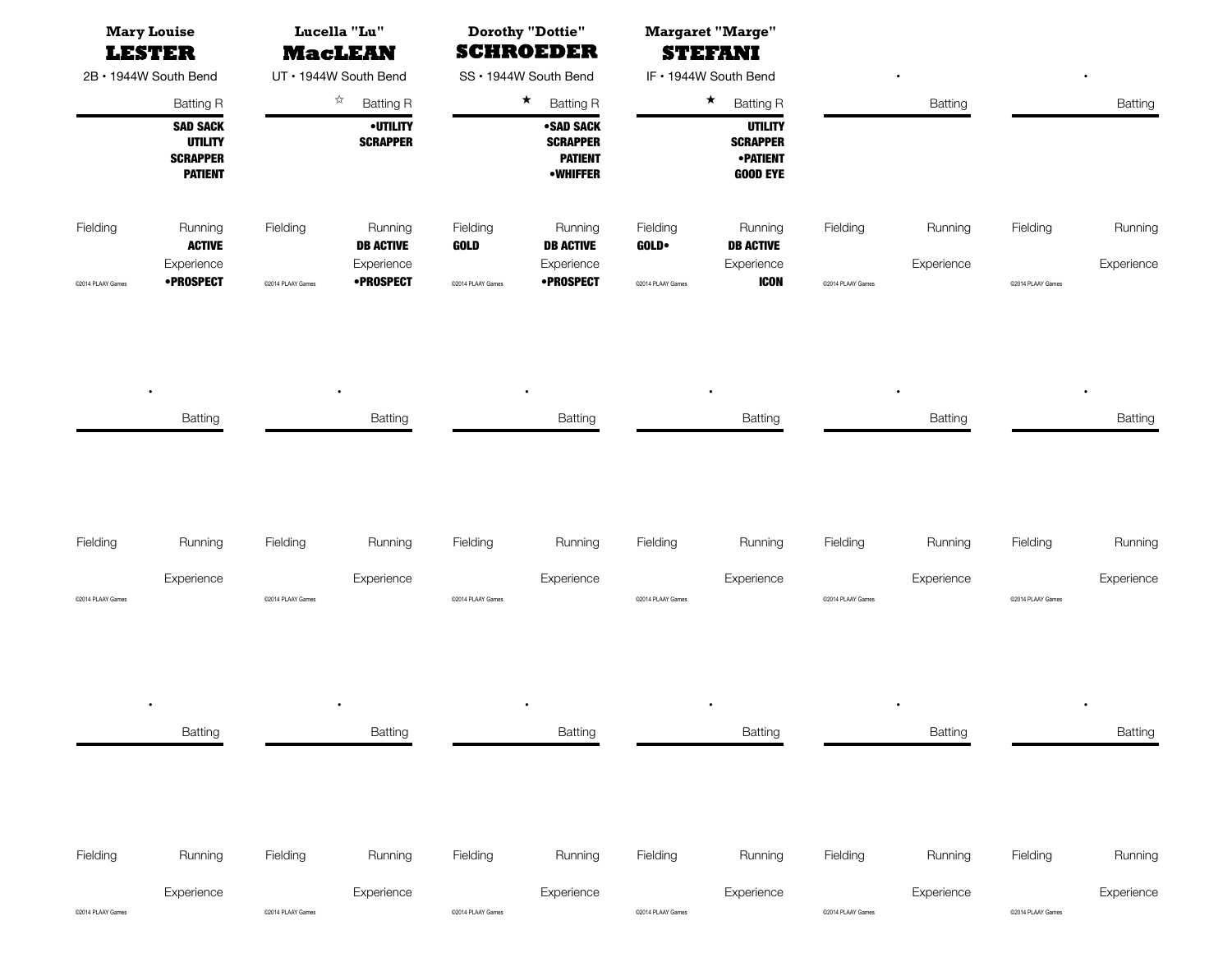| Clara<br>COOK                             |                                                                                           |                                                             | Helen<br><b>FOX</b>                                                      | <b>Elise "Lee"</b>                   | <b>HARNEY</b>                                                         | Rosie<br><b>FOLDER</b>              |                                                              |                                      | <b>Mary "Prattie"</b><br><b>PRATT</b>                                  | <b>Genevieve "Audie"</b><br><b>WAGNER</b>     |                                                                      |  |
|-------------------------------------------|-------------------------------------------------------------------------------------------|-------------------------------------------------------------|--------------------------------------------------------------------------|--------------------------------------|-----------------------------------------------------------------------|-------------------------------------|--------------------------------------------------------------|--------------------------------------|------------------------------------------------------------------------|-----------------------------------------------|----------------------------------------------------------------------|--|
|                                           | $P \cdot 1944W$ Kenosha                                                                   |                                                             | P · 1944W Kenosha                                                        |                                      | P · 1944W Kenosha                                                     | P/OF · 1944W Kenosha                |                                                              |                                      | P · 1944W Kenosha                                                      |                                               | P/OF • 1944W Kenosha                                                 |  |
| Pitching L                                | $\frac{1}{2}$<br>Batting L                                                                | Pitching R $\star$                                          | <b>Batting R</b>                                                         | Pitching R $\star$                   | <b>Batting R</b>                                                      | Pitching R $\star$                  | <b>Batting R</b>                                             | Pitching $L \star$                   | <b>Batting L</b>                                                       | Pitching R $\star$                            | <b>Batting R</b>                                                     |  |
| <b>STAR</b><br><b>CONTROL</b>             | <b>SAD SACK</b><br><b>UTILITY</b><br><b>SCRAPPER</b><br><b>PATIENT</b><br><b>•WHIFFER</b> | <b>ACE</b><br><b>STAR</b><br><b>FLASH</b><br><b>CONTROL</b> | <b>SAD SACK</b><br><b>SCRAPPER</b><br><b>EAGER</b>                       | <b>ACE</b>                           | <b>SAD SACK</b><br><b>•UTILITY</b><br><b>SCRAPPER</b>                 | <b>STRUGGLER</b><br><b>WILD</b>     | •HERO<br><b>SCRAPPER</b><br><b>•EAGER</b><br><b>GOOD EYE</b> | ACE.<br><b>CONTROL</b>               | <b>SAD SACK</b><br><b>SCRAPPER</b><br>•EAGER<br>•GOOD EYE              | <b>STAR</b><br><b>FLASH</b><br><b>CONTROL</b> | <b>•UTILITY</b><br><b>SCRAPPER</b>                                   |  |
| Fielding                                  | Running                                                                                   | Fielding<br><b>GOLD</b>                                     | Running<br><b>•ACTIVE</b>                                                | Fielding                             | Running                                                               | Fielding                            | Running                                                      | Fielding                             | Running                                                                | Fielding                                      | Running<br><b>ACTIVE</b>                                             |  |
| @2014 PLAAY Games                         | Experience<br>•PROSPECT                                                                   | @2014 PLAAY Games                                           | Experience                                                               | @2014 PLAAY Games                    | Experience                                                            | @2014 PLAAY Games                   | Experience<br><b>PROSPECT</b>                                | @2014 PLAAY Games                    | Experience<br>•ICON                                                    | @2014 PLAAY Games                             | Experience<br><b>PROSPECT</b>                                        |  |
|                                           | <b>Gertrude "Lefty"</b><br><b>WEISE</b>                                                   |                                                             | Viola "Tommy"                                                            | Josephine "Jo"                       |                                                                       | Ferne                               |                                                              |                                      | Sylvia "Roni"                                                          | Connie<br>WISNIEWSKI                          |                                                                      |  |
|                                           | $P/1B \cdot 1944W$ Kenosha                                                                | THOMPSON<br>P · 1944W Milwaukee                             |                                                                          | <b>KABICK</b><br>P · 1944W Milwaukee |                                                                       | <b>PRICE</b><br>P · 1944W Milwaukee |                                                              | <b>STRAKA</b><br>P · 1944W Milwaukee |                                                                        | P · 1944W Milwaukee                           |                                                                      |  |
| Pitching L                                | $\star$<br>Batting L                                                                      | Pitching L                                                  | $\star$<br>Batting L                                                     | $\star$<br>Pitching R                | <b>Batting R</b>                                                      | $\frac{1}{N}$<br>Pitching R         | <b>Batting R</b>                                             | Pitching R                           | $\vec{\varkappa}$<br><b>Batting R</b>                                  | Pitching R $\star$                            | Batting L                                                            |  |
| <b>STAR</b>                               | <b>SAD SACK</b><br><b>SCRAPPER</b><br><b>WHIFFER</b>                                      | <b>STAR</b>                                                 | <b>SAD SACK</b><br><b>SCRAPPER</b><br><b>• PATIENT</b><br><b>WHIFFER</b> | ACE.                                 | •SAD SACK<br><b>SCRAPPER</b><br><b>EAGER</b>                          |                                     | <b>SAD SACK</b><br><b>UTILITY</b><br><b>SCRAPPER</b>         | <b>STAR</b><br>WILD.                 | <b>SAD SACK</b><br><b>UTILITY</b><br><b>SCRAPPER</b><br><b>WHIFFER</b> | <b>ACE</b><br><b>DB CONTROL</b>               | •SAD SACK<br><b>UTILITY</b><br><b>SCRAPPER</b>                       |  |
| Fielding                                  | Running<br><b>ACTIVE</b>                                                                  | Fielding<br><b>GOLD</b>                                     | Running                                                                  | Fielding<br><b>GOLD</b>              | Running                                                               | Fielding                            | Running                                                      | Fielding                             | Running<br><b>ACTIVE</b>                                               | Fielding<br><b>GOLD</b>                       | Running                                                              |  |
| @2014 PLAAY Games                         | Experience<br>•PROSPECT                                                                   | @2014 PLAAY Games                                           | Experience<br>•PROSPECT                                                  | @2014 PLAAY Games                    | Experience<br><b>•PROSPECT</b>                                        | @2014 PLAAY Games                   | Experience<br><b>PROSPECT</b>                                | @2014 PLAAY Games                    | Experience<br>•PROSPECT                                                | @2014 PLAAY Games                             | Experience<br>•PROSPECT                                              |  |
|                                           | Dorothy "Dot"<br><b>COLLINS</b>                                                           |                                                             | <b>Audrey "Dimples"</b><br>HAINE                                         | <b>Marguerite</b><br><b>DAVIS</b>    |                                                                       |                                     | <b>Annabelle "Lefty"</b><br>LEE                              |                                      | <b>Mary Elizabeth "Liz"</b><br><b>FARROW</b>                           | Jane "Jake"<br><b>JACOBS</b>                  |                                                                      |  |
|                                           | $P \cdot 1944W$ Minneapolis                                                               |                                                             | $P \cdot 1944W$ Minneapolis                                              | $P \cdot 1944W$ Minneapolis          |                                                                       | P/1B · 1944W Minneapolis            |                                                              |                                      | $P \cdot 1944W$ Minneapolis                                            |                                               | $P \cdot 1944W$ Racine                                               |  |
| $\star$<br>Pitching R                     | <b>Batting R</b>                                                                          | Pitching R<br>$\star$                                       | <b>Batting R</b>                                                         | ★<br>Pitching R                      | <b>Batting R</b><br><b>•SAD SACK</b>                                  | $\star$<br>Pitching L               | <b>Batting B</b>                                             | Pitching R                           | $\star$<br><b>Batting R</b>                                            | Pitching R                                    | $\star$<br><b>Batting R</b>                                          |  |
| <b>ACE</b><br><b>STAR</b><br><b>FLASH</b> | <b>SAD SACK</b><br><b>SCRAPPER</b><br><b>WHIFFER</b>                                      | <b>WORKMAN</b><br><b>FLASH</b><br><b>WILD</b>               | •SAD SACK<br><b>•UTILITY</b><br><b>SCRAPPER</b><br><b>EAGER</b>          | <b>DB CONTROL</b>                    | <b>UTILITY</b><br><b>SCRAPPER</b><br><b>PATIENT</b><br><b>WHIFFER</b> | ACE.<br><b>CONTROL</b>              | •SAD SACK<br><b>SCRAPPER</b><br><b>GOOD EYE</b>              | <b>WORKMAN</b><br><b>WILD</b>        | •SAD SACK<br><b>•UTILITY</b><br><b>SCRAPPER</b><br><b>•EAGER</b>       | ACE.<br><b>CONTROL</b>                        | <b>SAD SACK</b><br><b>UTILITY</b><br><b>SCRAPPER</b><br><b>EAGER</b> |  |
| Fielding                                  | Running                                                                                   | Fielding                                                    | Running<br>• ACTIVE                                                      | Fielding                             | Running<br><b>DB ACTIVE</b>                                           | Fielding                            | Running<br><b>ACTIVE</b>                                     | Fielding                             | Running<br>•STOIC                                                      | Fielding                                      | Running<br><b>ACTIVE</b>                                             |  |
| @2014 PLAAY Games                         | Experience<br><b>•PROSPECT</b>                                                            | @2014 PLAAY Games                                           | Experience<br><b>PROSPECT</b>                                            | @2014 PLAAY Games                    | Experience<br><b>ICON</b>                                             | @2014 PLAAY Games                   | Experience<br>•PROSPECT                                      | @2014 PLAAY Games                    | Experience<br><b>PROSPECT</b>                                          | @2014 PLAAY Games                             | Experience<br><b>•PROSPECT</b>                                       |  |